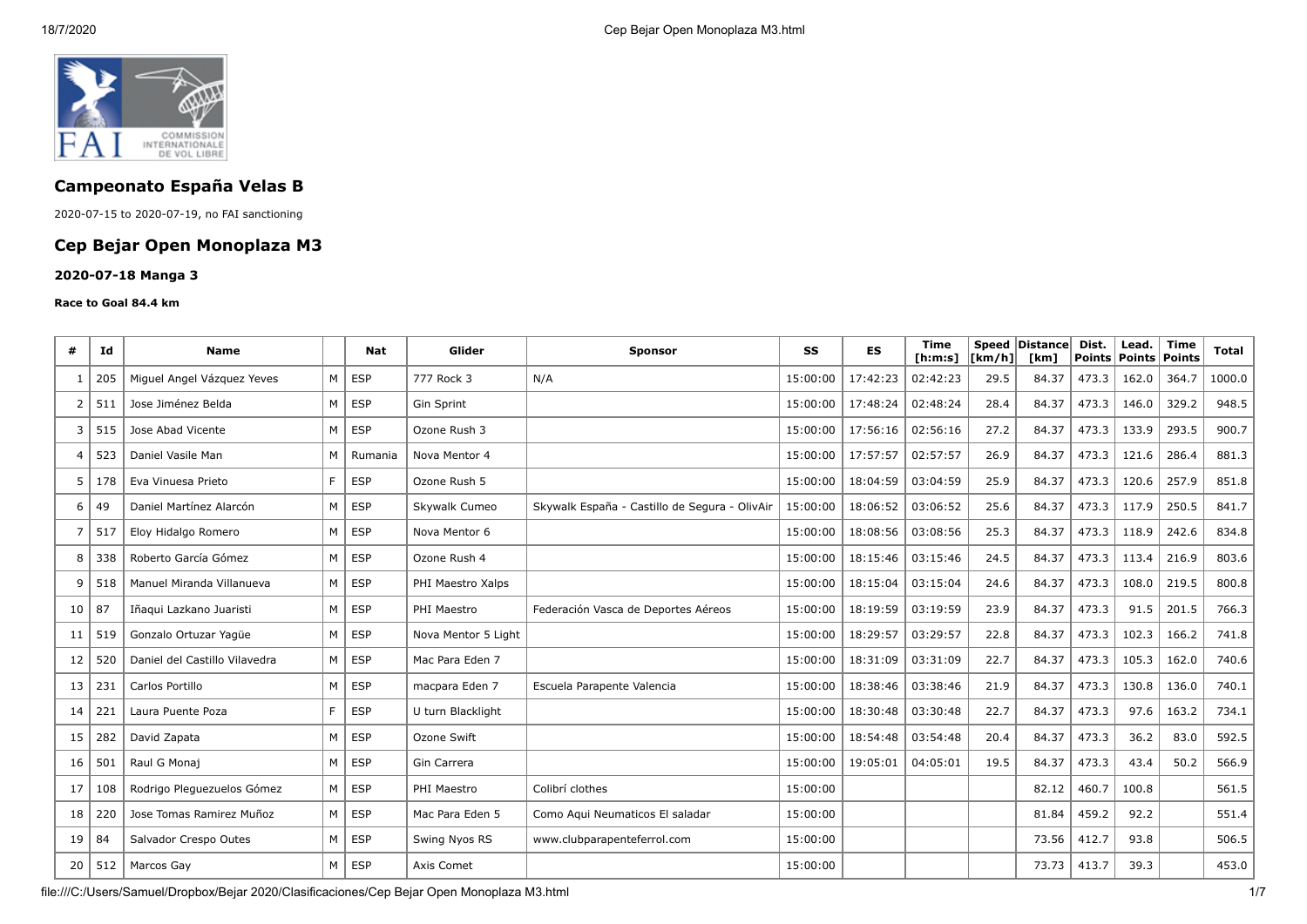#### 18/7/2020 Cep Bejar Open Monoplaza M3.html

| #          | Id  | <b>Name</b>                      |    | Nat        | Glider          | <b>Sponsor</b>                             | SS       | <b>ES</b> | Time<br>[h:m:s] | $\lfloor \lfloor km/h \rfloor \rfloor$ | Speed Distance<br>[km] | Dist.<br>Points | Lead. | <b>Time</b><br>Points Points | Total   |
|------------|-----|----------------------------------|----|------------|-----------------|--------------------------------------------|----------|-----------|-----------------|----------------------------------------|------------------------|-----------------|-------|------------------------------|---------|
| 21         | 219 | javier Cacheiro Peña             | M  | <b>ESP</b> | Ozone Swift 4   | FDVA (federación vasca de deportes aereos) | 15:00:00 |           |                 |                                        | 75.49                  | 423.6           | 20.6  |                              | 444.2   |
| 22         | 244 | Jurgen Bott                      | M  | Alemania   | Mac Para Eden 7 | Aire y Vuelo                               | 15:00:00 |           |                 |                                        | 64.90                  | 364.1           | 20.6  |                              | 384.7   |
| 23         | 218 | Carlos Pérez Andrés              | M  | <b>ESP</b> | Ozone Rush 5    |                                            | 15:00:00 |           |                 |                                        | 64.19                  | 360.2           | 21.2  |                              | 381.4   |
| 24         | 209 | Andreas Mezger                   | M  | Suiza      | Swing NYOS      | Swing España                               | 15:00:00 |           |                 |                                        | 59.12                  | 331.7           |       |                              | 331.7   |
| 25         | 513 | Noel García Martínez             | M  | <b>ESP</b> | Up Kibo 2       | Parapente Denubeanube                      | 15:00:00 |           |                 |                                        | 52.68                  | 295.6           |       |                              | 295.6   |
| 26         | 527 | David Moral Alvarez              | M  | <b>ESP</b> | Ozone Rush 5    |                                            | 15:00:00 |           |                 |                                        | 45.69                  | 256.4           |       |                              | 256.4   |
| 27         | 250 | Izaskun Azpitarte Astobiza       | F. | <b>ESP</b> | Nova Ion        | Federación Vasca de Deportes Aéreos        | 15:00:00 |           |                 |                                        | 40.98                  | 229.9           |       |                              | 229.9   |
| 28         | 149 | Javier Sanchez Casado            | M  | <b>ESP</b> | Nova Mentor 5   | Granaltura                                 | 15:00:00 |           |                 |                                        | 40.11                  | 225.0           |       |                              | 225.0   |
| 29         | 514 | Oliver Álvarez Lorenzo           | M  | <b>ESP</b> | Axis Comet      | Parapente Ferrol                           | 15:00:00 |           |                 |                                        | 31.41                  | 176.2           |       |                              | 176.2   |
| 30         | 516 | Alberto Cachafeiro Sánchez       | M  | <b>ESP</b> | Axis Comet      |                                            | 15:00:00 |           |                 |                                        | 26.15                  | 146.7           |       |                              | 146.7   |
| 31         | 183 | Alberto Casado Palacios          | M  | <b>ESP</b> | Niviuk Hook 4   |                                            | 15:00:00 |           |                 |                                        | 23.49                  | 131.8           |       |                              | 131.8   |
| 32         | 505 | Daniel Martin Reina              | M  | ESP        | Swing Arcus 5   |                                            | 15:00:00 |           |                 |                                        | 22.11                  | 124.0           |       |                              | 124.0   |
| 33         | 521 | Juanjo Tamarit                   | M  | <b>ESP</b> | Advance Iota    |                                            | 15:00:00 |           |                 |                                        | 21.40                  | 120.1           |       |                              | 120.1   |
| 34         | 507 | Juan Jesus Bayona Guzman         | M  | <b>ESP</b> | Nova Mentor 6   | Centro de vuelo Pegalajar                  | 15:00:00 |           |                 |                                        | 20.77                  | 116.5           |       |                              | 116.5   |
| 35         | 238 | Jon Arruti Altube                | M  | <b>ESP</b> | Niviuk Ikuma    | Fed. Vasca Deportes Aereos EAKF/FVDA       | 15:00:00 |           |                 |                                        | 19.26                  | 108.0           |       |                              | 108.0   |
| 36         | 525 | Miguel Angel Luque               | M  | ESP        | Nova Ion 4      |                                            | 15:00:00 |           |                 |                                        | 18.89                  | 106.0           |       |                              | 106.0   |
| 37         | 510 | Alex Bolinches Aznar             | M  | <b>ESP</b> | Sol Sycross     |                                            | 15:00:00 |           |                 |                                        | 17.89                  | 100.4           |       |                              | 100.4   |
| 38         | 349 | Alberto Martín Reina             | M  | <b>ESP</b> | <b>BGD Epic</b> |                                            | 15:00:00 |           |                 |                                        | 17.58                  | 98.6            |       |                              | 98.6    |
| 39         | 350 | Fernando MORENO MORCILLO         | M  | ESP        | Sol Ellus       |                                            | 15:00:00 |           |                 |                                        | 15.01                  | 84.2            |       |                              | 84.2    |
| 40         | 509 | Sermon Benjamin                  | M  | Bélgica    | Advance Iota 2  |                                            | 15:00:00 |           |                 |                                        | 14.59                  | 81.9            |       |                              | 81.9    |
| 41         | 508 | Tomas Asensio Soler              | M  | <b>ESP</b> | Mac Para Eden 7 |                                            | 15:00:00 |           |                 |                                        | 4.42                   | 24.8            |       |                              | 24.8    |
| 42         | 524 | <b>Carlos Montiel Rincones</b>   | M  | <b>ESP</b> | Sol Ellus 5     |                                            |          |           |                 |                                        | 4.00                   | 22.4            |       |                              | 22.4    |
| 42         | 504 | Carlos Domingo Bujalance Sánchez | M  | ESP        | Sol Atmus 2     |                                            | 15:00:00 |           |                 |                                        | 4.00                   | 22.4            |       |                              | 22.4    |
| 42         | 506 | Mario Bujalance Sánchez          | M  | <b>ESP</b> | Sol Atmus 2     |                                            |          |           |                 |                                        | 4.00                   | 22.4            |       |                              | 22.4    |
| 42         | 522 | Carlos Sánchez Guerrero          | M  | <b>ESP</b> | Sol Ellus 2     |                                            | 15:00:00 |           |                 |                                        | 4.00                   | 22.4            |       |                              | 22.4    |
| <b>ABS</b> | 341 | Dominique Systermans             | F. | Bélgica    | Gin Sprint 3    |                                            |          |           |                 |                                        |                        |                 |       |                              | $0.0\,$ |

#### **Task definition**

| No   | Lea Dist. | Id                        | Radius   Open   Close |  | <b>Coordinates</b>                                                    | Altitude |
|------|-----------|---------------------------|-----------------------|--|-----------------------------------------------------------------------|----------|
|      |           | $0.0 \text{ km}$   X69205 |                       |  | 400 m   14:00   15:30   Lat: 40.35162 Lon: -5.69671   2057 m          |          |
| 2 SS |           |                           |                       |  | 3.5 km   C01198   3000 m   15:00   19:15   Lat: 40.35349 Lon: -5.6908 | 1984 m   |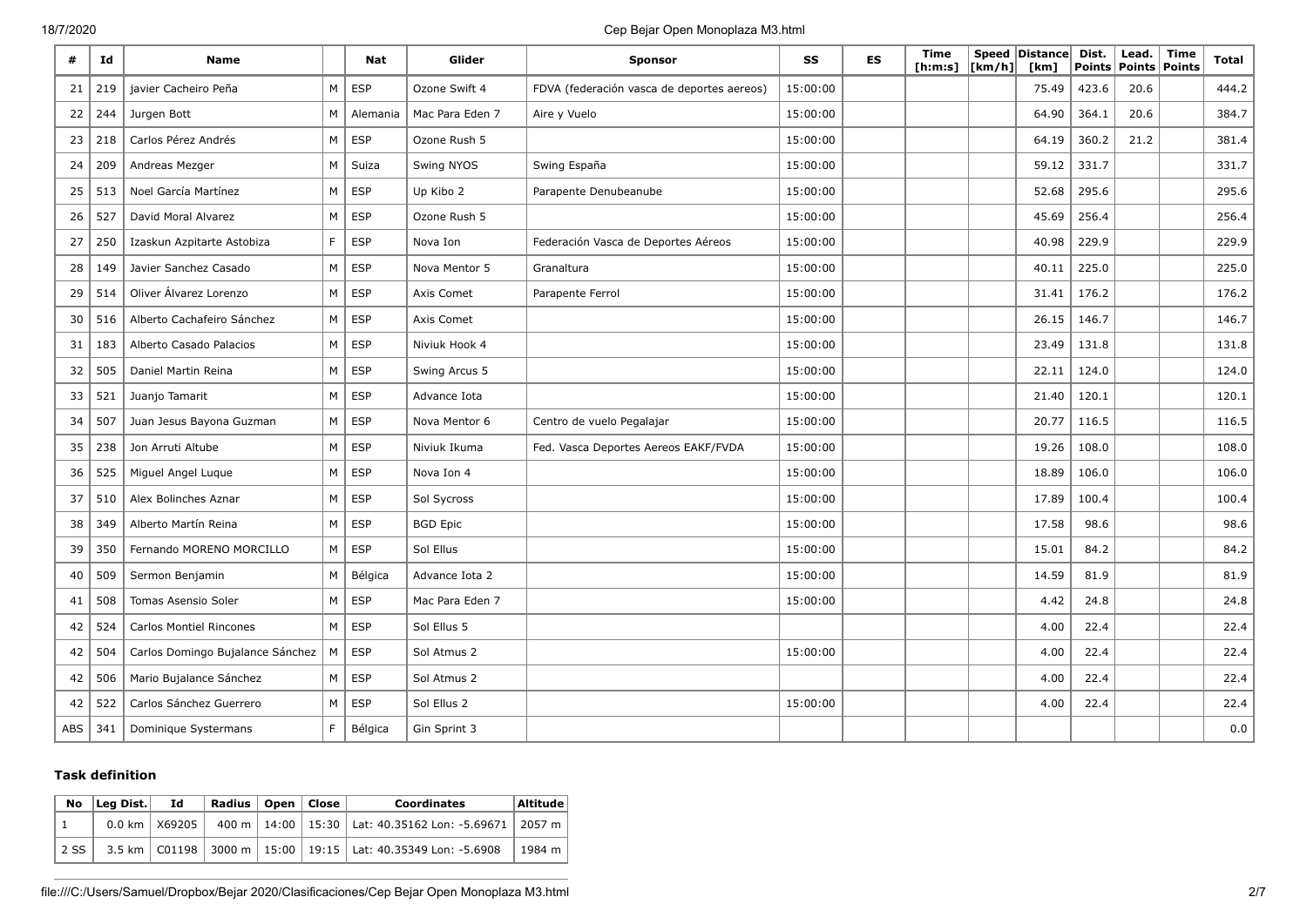18/7/2020 Cep Bejar Open Monoplaza M3.html

|    | No Lea Dist. Id | Radius   Open   Close |  | <b>Coordinates</b>                                                                   | Altitude       |
|----|-----------------|-----------------------|--|--------------------------------------------------------------------------------------|----------------|
|    |                 |                       |  | 3 ES 83.4 km   A66103   2000 m   15:00   19:15   Lat: 40.6148 Lon: -4.75072   1030 m |                |
| ∥4 |                 |                       |  | 84.4 km   A66103   1000 m   15:00   19:15   Lat: 40.6148 Lon: -4.75072               | $\vert$ 1030 m |

#### **Notes**

| Ιd | Name                                 | <b>Note</b> |
|----|--------------------------------------|-------------|
|    | 341   Dominique Systermans   Ausente |             |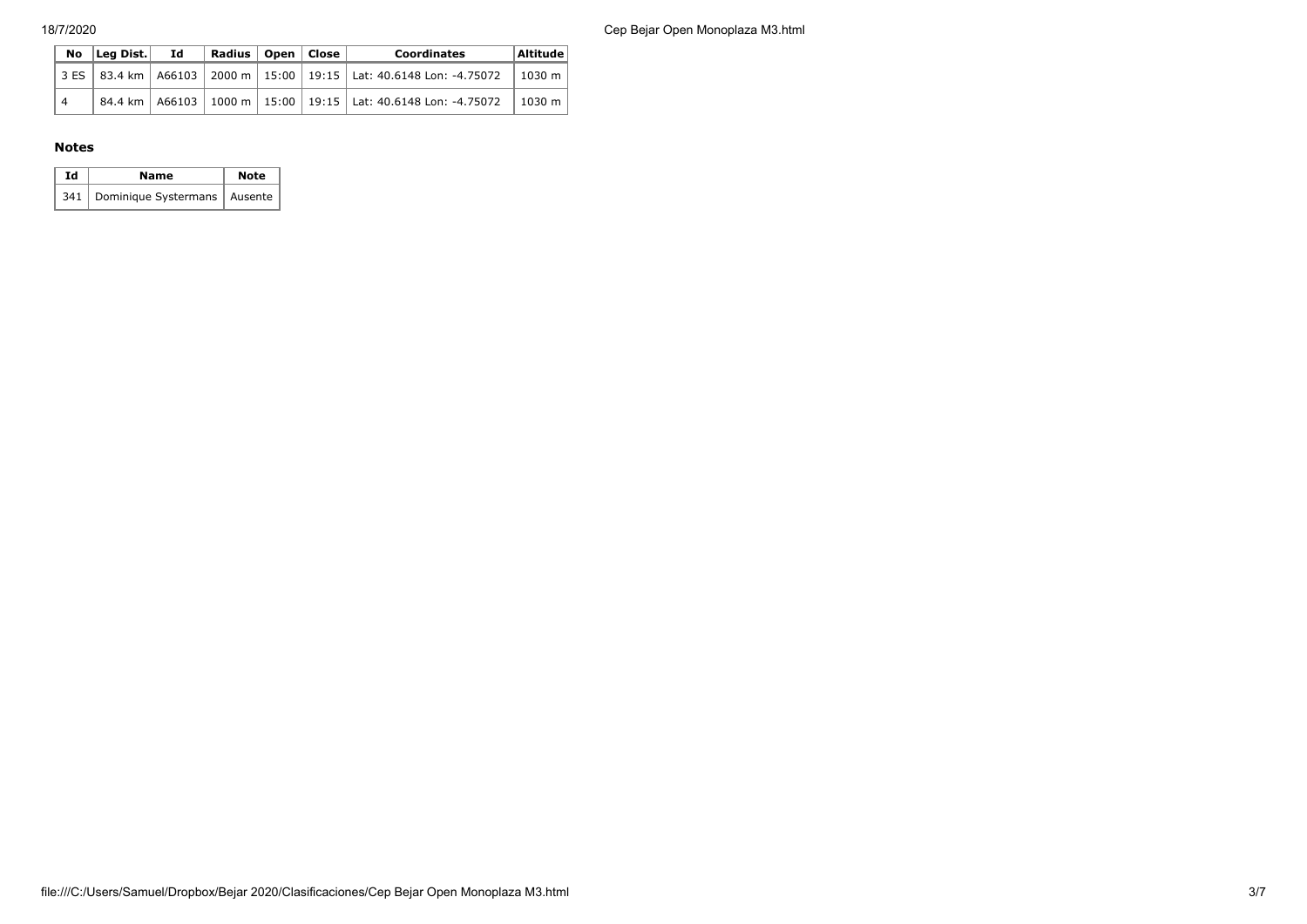**Pilots not yet processed (NYP)**

**Id Name**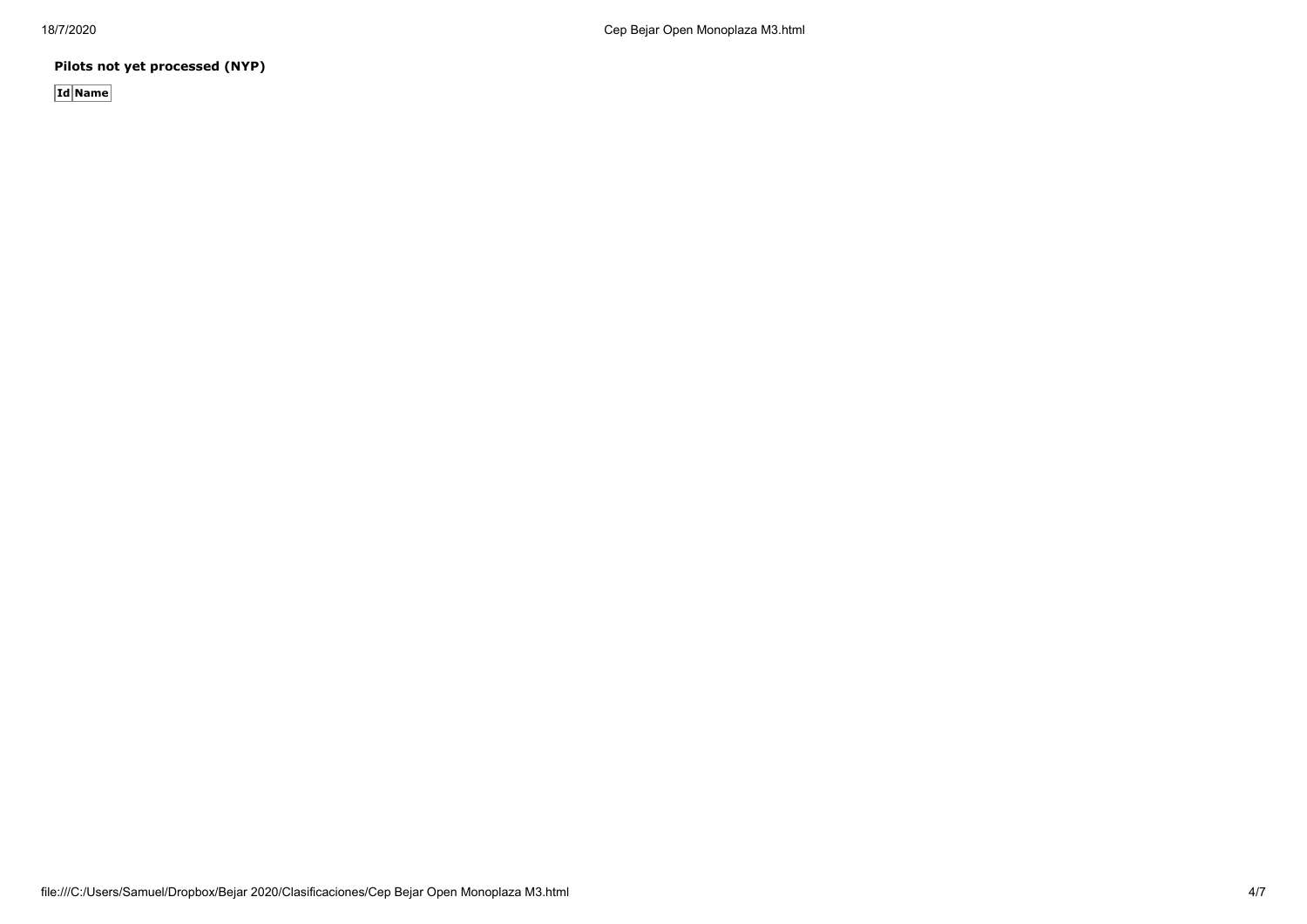#### **Task statistics**

| param                           | value                     |
|---------------------------------|---------------------------|
| ss_distance                     | 79.824                    |
| task distance                   | 84.366                    |
| launch_to_ess_distance          | 83.366                    |
| no_of_pilots_present            | 45                        |
| no_of_pilots_flying             | 45                        |
| no_of_pilots_lo                 | 29                        |
| no_of_pilots_reaching_nom_dist  | 28                        |
| no_of_pilots_reaching_es        | 16                        |
| no_of_pilots_reaching_goal      | 16                        |
| sum_flown_distance              | 2368.295                  |
| best_dist                       | 84.366                    |
| best_time                       | 2.7064                    |
| worst_time                      | 4.0836                    |
| qnh_setting                     | 1013.25                   |
| no_of_pilots_in_competition     | 46                        |
| no_of_pilots_landed_before_stop | 0                         |
| sum_dist_over_min               | 2193.229                  |
| sum real dist over min          | 2193.229                  |
| sum_flown_distances             | 2368.295                  |
| best_real_dist                  | 84.366                    |
| last start time                 | 2020-07-18T15:00:00+02:00 |
| first_start_time                | 2020-07-18T15:00:00+02:00 |
| first_finish_time               | 2020-07-18T17:42:23+02:00 |
| max_time_to_get_time_points     | 4.3515                    |
| goalratio                       | 0.3556                    |
| arrival_weight                  | 0                         |
| departure_weight                | 0                         |
| leading_weight                  | 0.162                     |
| time_weight                     | 0.3647                    |
| distance_weight                 | 0.4733                    |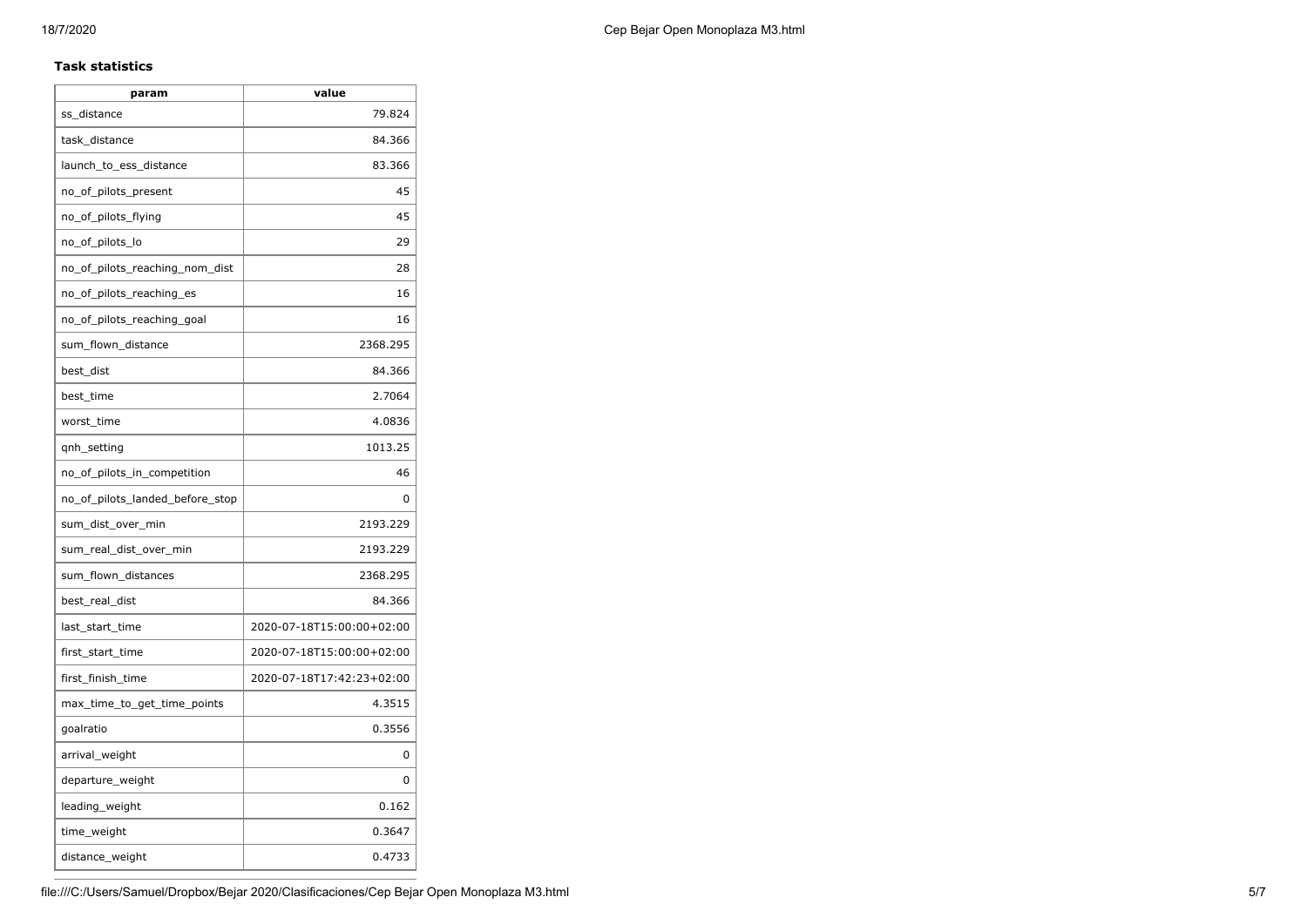| 18/7/2020 | Cep Bejar Open Monoplaza M3.html |
|-----------|----------------------------------|
|-----------|----------------------------------|

| param                        | value        |
|------------------------------|--------------|
| smallest_leading_coefficient | 1.8776       |
| available_points_distance    | 473.3423     |
| available_points_time        | 364.6577     |
| available_points_departure   | 0            |
| available_points_leading     | 162          |
| available_points_arrival     | 0            |
| time_validity                | 1            |
| launch_validity              | 1            |
| distance_validity            | 1            |
| stop_validity                | 1            |
| day_quality                  | 1            |
| ftv_day_validity             | $\mathbf{1}$ |
| time_points_stop_correction  | 0            |

### **Scoring formula settings**

| param                               | value        |
|-------------------------------------|--------------|
| id                                  | GAP2020      |
| min dist                            | 4            |
| nom dist                            | 40           |
| nom_time                            | $\mathbf{1}$ |
| nom launch                          | 0.96         |
| nom_goal                            | 0.15         |
| day_quality_override                | 0            |
| bonus_gr                            | 4            |
| jump_the_gun_factor                 | 0            |
| jump_the_gun_max                    | 0            |
| normalize_1000_before_day_quality   | 0            |
| time points if not in goal          | 0            |
| use_1000_points_for_max_day_quality | 0            |
| use arrival position points         | 0            |
| use_arrival_time_points             | 0            |
| use_departure_points                | 0            |